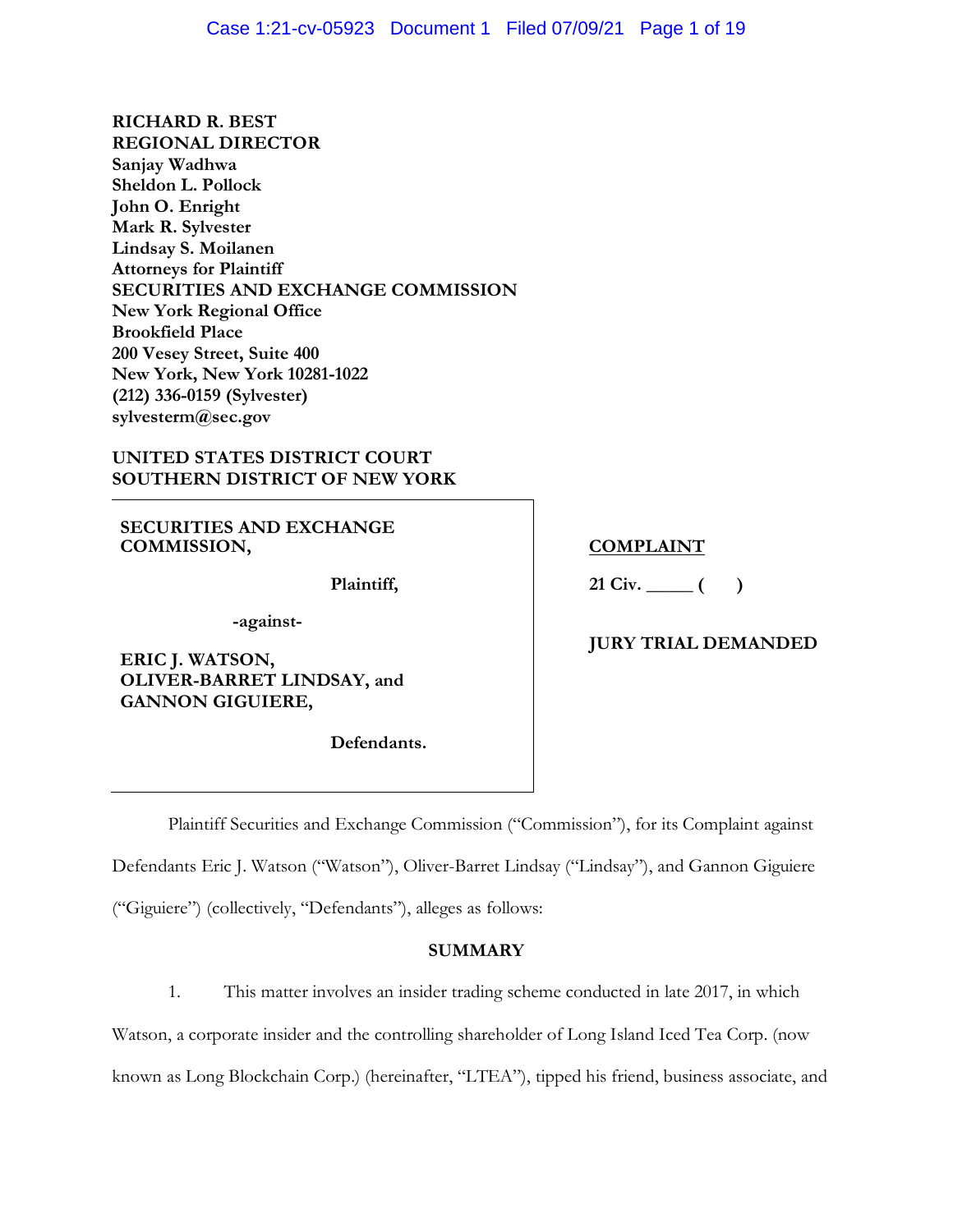# Case 1:21-cv-05923 Document 1 Filed 07/09/21 Page 2 of 19

 broker, Lindsay, with material nonpublic information regarding LTEA's impending announcement (the "Announcement"). At the time, LTEA's shares were publicly traded on NASDAQ. that it was significantly changing its business from soft drink manufacture to blockchain technology

 manipulation schemes. Within hours of receiving this confidential information, Giguiere purchased 2. On December 20, 2017, Lindsay conveyed this material nonpublic information regarding the impending Announcement to Giguiere, his friend and co-conspirator in prior market 35,000 LTEA shares.

segment of the beverage industry," as well as changing its name to "Long Blockchain Corp." in 3. On the following day, December 21, 2017, LTEA issued the Announcement, stating that LTEA was "shifting its primary corporate focus towards the exploration of and investment in opportunities that leverage the benefits of blockchain technology" compared to "the ready-to-drink place of "Long Island Iced Tea Corp."

 4. As a result of the Announcement, the company's stock price and trading volume skyrocketed, with the intraday stock price spiking 388%, on increased trading volume of 1,000%, before closing at \$6.91, an increase of more than 180% from the prior day's closing price.

 5. In less than two hours following the Announcement, Giguiere sold the 35,000 LTEA shares he had purchased the day before, realizing \$162,500 in illicit profits.

#### **VIOLATIONS**

 Watson, Lindsay, and Giguiere have violated Section 10(b) of the Securities Exchange Act of 1934 ("Exchange Act") [15 U.S.C. § 78j(b)] and Rule 10b-5 thereunder [17 C.F.R. § 240.10b-5]. 6. By virtue of the foregoing conduct and as alleged further herein, Defendants

 7. Unless Defendants are restrained and enjoined, they will engage in the acts, practices, transactions, and courses of business set forth in this Complaint or in acts, practices, transactions, and courses of business of similar type and object.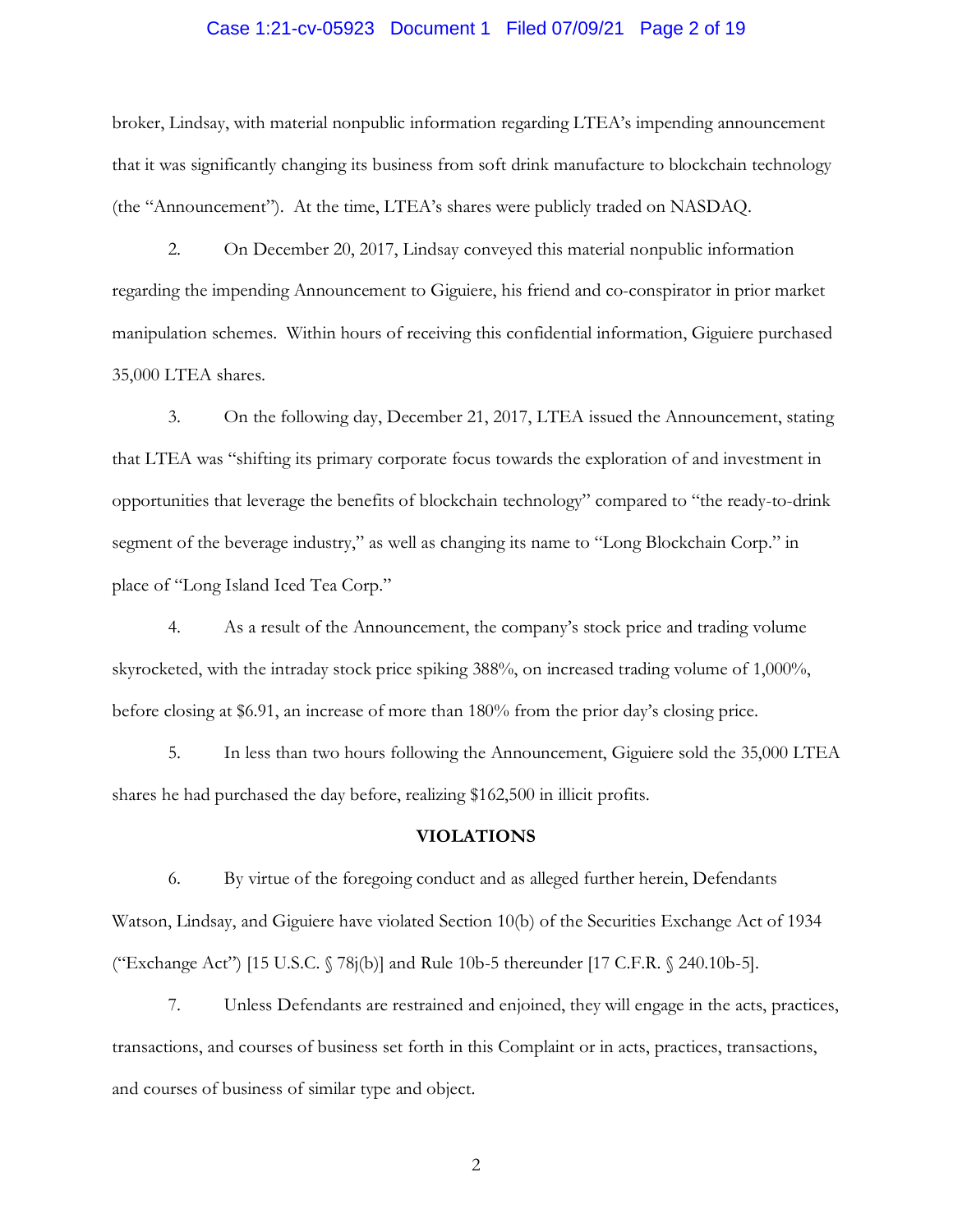#### **NATURE OF THE PROCEEDINGS AND RELIEF SOUGHT**

 8. The Commission brings this action pursuant to the authority conferred upon it by Sections 21(d) and 21A of the Exchange Act [15 U.S.C. §§ 78u(d), 78u-1(a)].

 of the Exchange Act [15 U.S.C. § 78u(d)]; (b) ordering Defendants to disgorge their ill-gotten gains with prejudgment interest thereon, pursuant to Sections 21(d)(5) and 21(d)(7) of the Exchange Act [15 U.S.C. §§ 78u(d)(5), 78u(d)(7)]; (c) ordering Defendants to pay civil money penalties pursuant to Section 21A of the Exchange Act [15 U.S.C. § 78u-1]; and (d) permanently prohibiting Watson from Exchange Act Section 12 [15 U.S.C. § 78l] or that is required to file reports under Exchange Act Section 15(d) [15 U.S.C. § 78o(d)], pursuant to Exchange Act Section 21(d)(2) [15 U.S.C. § 78u(d)(2)]; and (e) ordering any other and further relief the Court may deem just and proper. 9. The Commission seeks a final judgment: (a) permanently enjoining Defendants from violating Section 10(b) of the Exchange Act and Rule 10b-5 thereunder, pursuant to Section 21(d) serving as an officer or director of any company that has a class of securities registered under

#### **JURISDICTION AND VENUE**

 10. This Court has jurisdiction over this action pursuant to Section 27 of the Exchange Act [15 U.S.C. § 78aa].

 11. Defendants, directly and indirectly, have made use of the means or instrumentalities of interstate commerce or of the mails in connection with the transactions, acts, practices, and courses of business alleged herein.

 12. Venue lies in this District under Section 27 of the Exchange Act [15 U.S.C. § 78aa]. which is located in New York, New York. Certain of the acts, practices, transactions, and courses of business alleged in this Complaint occurred within this District, including that at all relevant times, LTEA shares traded on NASDAQ,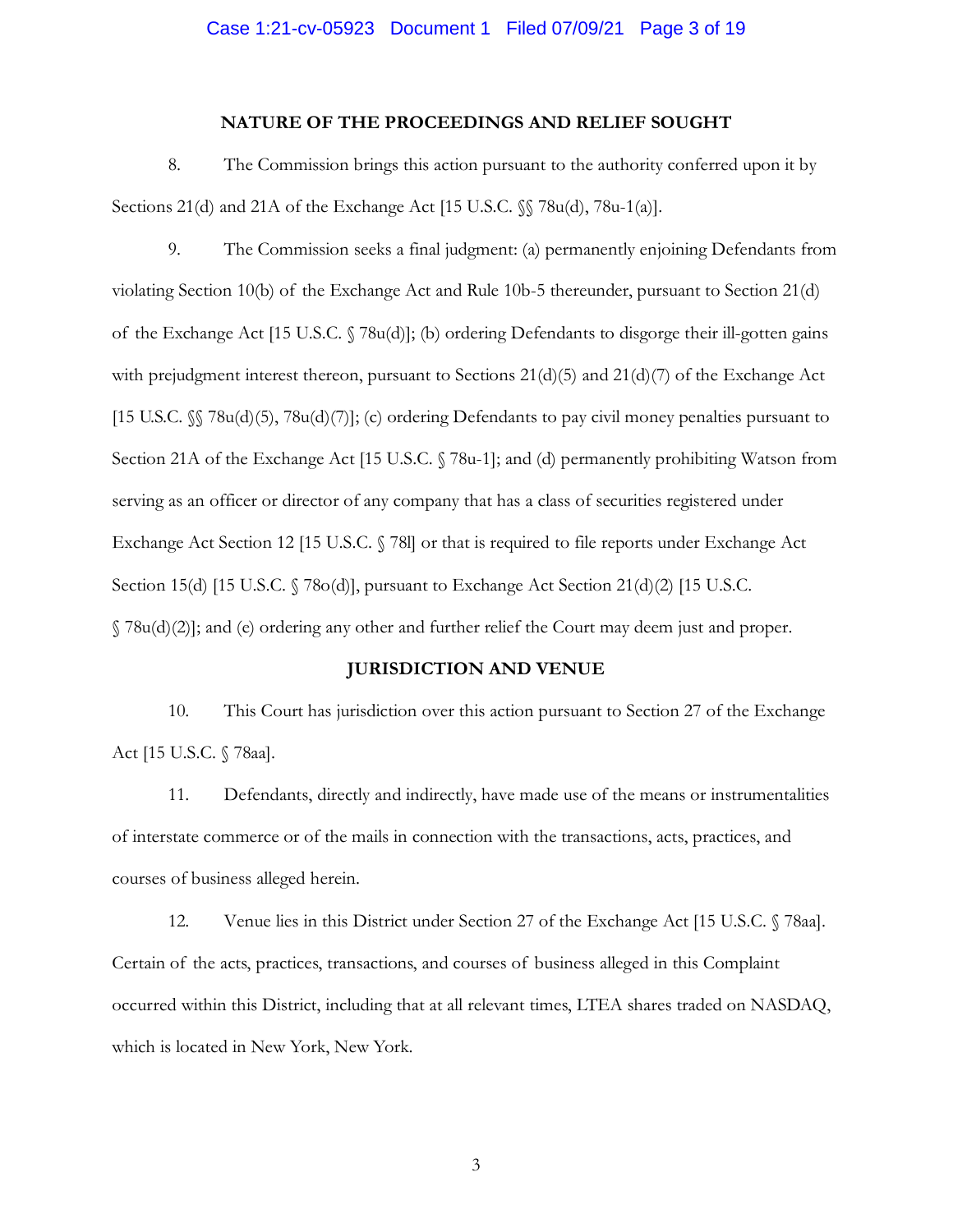#### **DEFENDANTS**

 United Kingdom. Watson has never been registered with the Commission and holds no securities licenses. At all relevant times, Watson controlled over 30% of the shares of LTEA, personally and 13. **Watson**, age 60, is a New Zealand citizen and believed to be a resident of London, through companies he controlled.

 for violating Section 10(b) of the Exchange Act and Rule 10b-5 thereunder in connection with his insider trading in McCollam Printers, Ltd., a publicly traded New Zealand-based issuer.<sup>1</sup> 14. In 2001, the Commission issued settled administrative proceedings against Watson

 15. **Lindsay**, age 44, is a Canadian citizen and resident of Vancouver, British Columbia, Canada. Lindsay has never been registered with the Commission and he holds no U.S. securities licenses. At all relevant times, Lindsay was the principal of CMGT Capital Management, a Cayman

 Islands-exempt broker-dealer registered with the Cayman Islands Monetary Authority. 16. On July 16, 2018, Lindsay was charged, along with Giguiere, by the Commission manipulative trading scheme. <sup>2</sup>*See SEC v. Giguiere, et al.*, No. 18-cv-01530 (S.D. Cal.) ("*SEC v. Giguiere*"). At the same time, Lindsay was criminally charged for the same conduct. *See United States*  guilty to one count of conspiracy to commit securities fraud. Both cases are currently pending in the with violating Section 10(b) of the Exchange Act and Rule 10b-5 thereunder for his role in a *v. Giguiere, et al.*, No. 18-cr-03071 (S.D. Cal.) ("*U.S. v. Giguiere*"). On July 23, 2019, Lindsay pleaded United States District Court for the Southern District of California.

 $\overline{a}$ 

<sup>&</sup>lt;sup>1</sup> See Order Instituting Proceedings Pursuant to Section 21C of the Securities Exchange Act of 1934, Making Findings, and Imposing a Cease-and-Desist Order, Securities Exchange Act of 1934 Release No. 44934 (Oct. 15, 2001), available at [https://www.sec.gov/litigation/admin/34-44934.htm.](https://www.sec.gov/litigation/admin/34-44934.htm)

 2 Penny stocks, also known as "microcaps," are not listed on a national securities exchange such as NASDAQ; they instead trade over the counter at prices below \$5 and are typically issued by companies with little to no revenue or assets.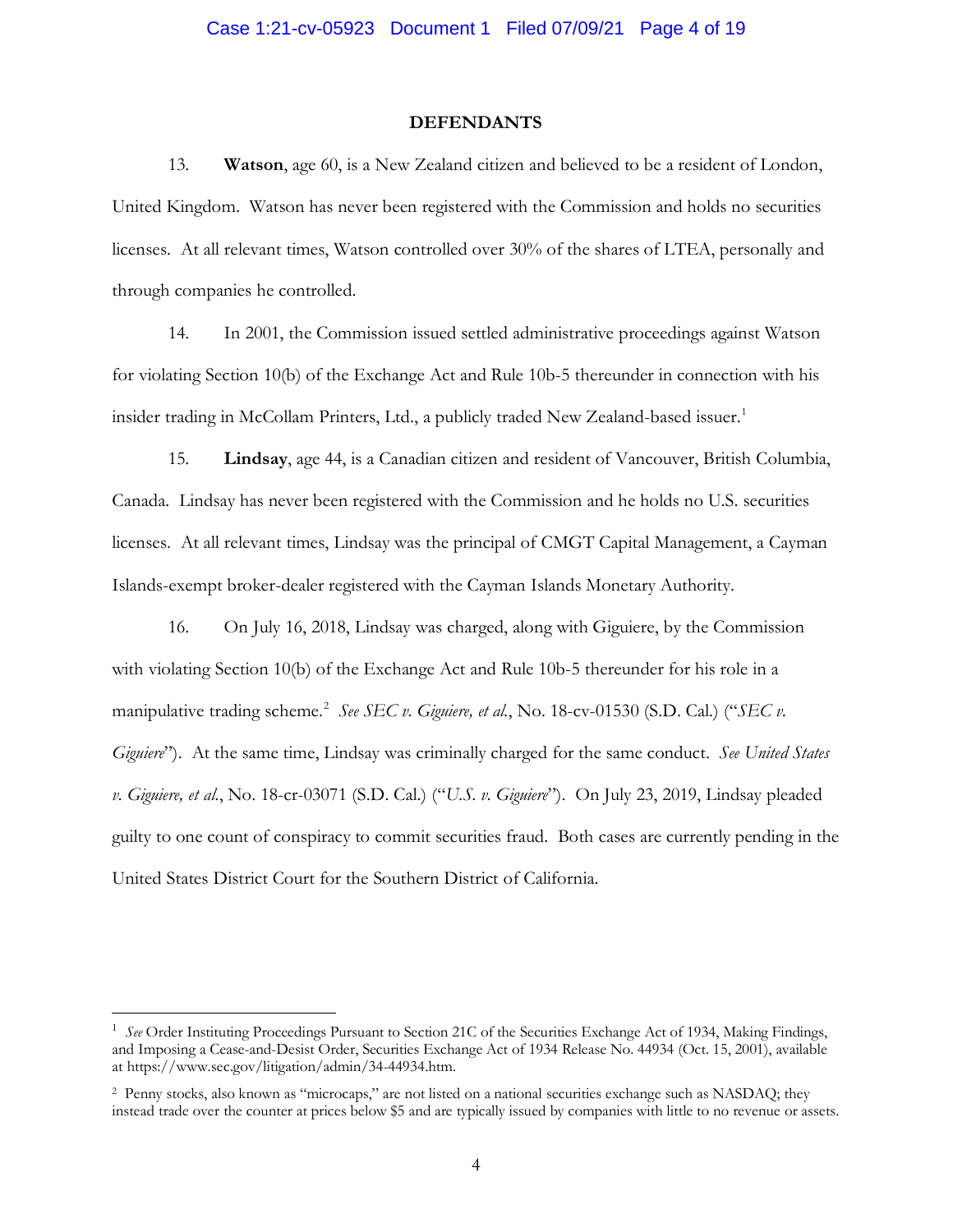### Case 1:21-cv-05923 Document 1 Filed 07/09/21 Page 5 of 19

 registered with the Commission and he holds no securities licenses. At all relevant times, Giguiere owned and operated [TheMoneyStreet.com](https://TheMoneyStreet.com) ("TMS"), a stock promotion website. 17. **Giguiere**, age 47, resides in Newport Coast, California. Giguiere has never been

 18. On July 16, 2018, Giguiere was charged, along with Lindsay, by the Commission with violating Section 10(b) of the Exchange Act and Rule 10b-5 thereunder for his role in two fraudulent schemes. *See SEC v. Giguiere*. At the same time, he was charged criminally for the same conduct. *See U.S. v. Giguiere*. On August 1, 2019, Giguiere pleaded guilty to one count of conspiracy to commit securities fraud. Both cases are currently pending in the United States District Court for the Southern District of California.

### **OTHER RELEVANT INDIVIDUALS AND ENTITIES**

 New York. Until the Commission revoked its registration on February 19, 2021, LTEA was a reporting company with a class of securities registered under Section 12(g) of the Exchange Act.<sup>3</sup> and to take advantage of the general investor interest in bitcoin and blockchain technology." 19. **LTEA** is a Delaware corporation with a principal place of business in Farmingdale, LTEA's common stock traded on NASDAQ from approximately July 2016 to April 2018, when NASDAQ delisted LTEA for making "a series of public statements designed to mislead investors

 20. **Company A** is a New Zealand company with a principal place of business in London, England. In late 2017, according to materials prepared by Company A, it was "a holding was purportedly "developing proprietary Blockchain technology" and "developing . . . a Blockchain enabled platform." company with interests in various financial services" including a foreign exchange brokerage, and it

-

<sup>&</sup>lt;sup>3</sup> See Order Instituting Proceedings Pursuant to Section 12(j) of the Securities Exchange Act of 1934, Making Findings, [https://www.sec.gov/litigation/admin/2021/34-91174.pdf.](https://www.sec.gov/litigation/admin/2021/34-91174.pdf) 5 and Revoking Registration of Securities, Exchange Act Release No. 91174 (Feb. 19, 2021), available at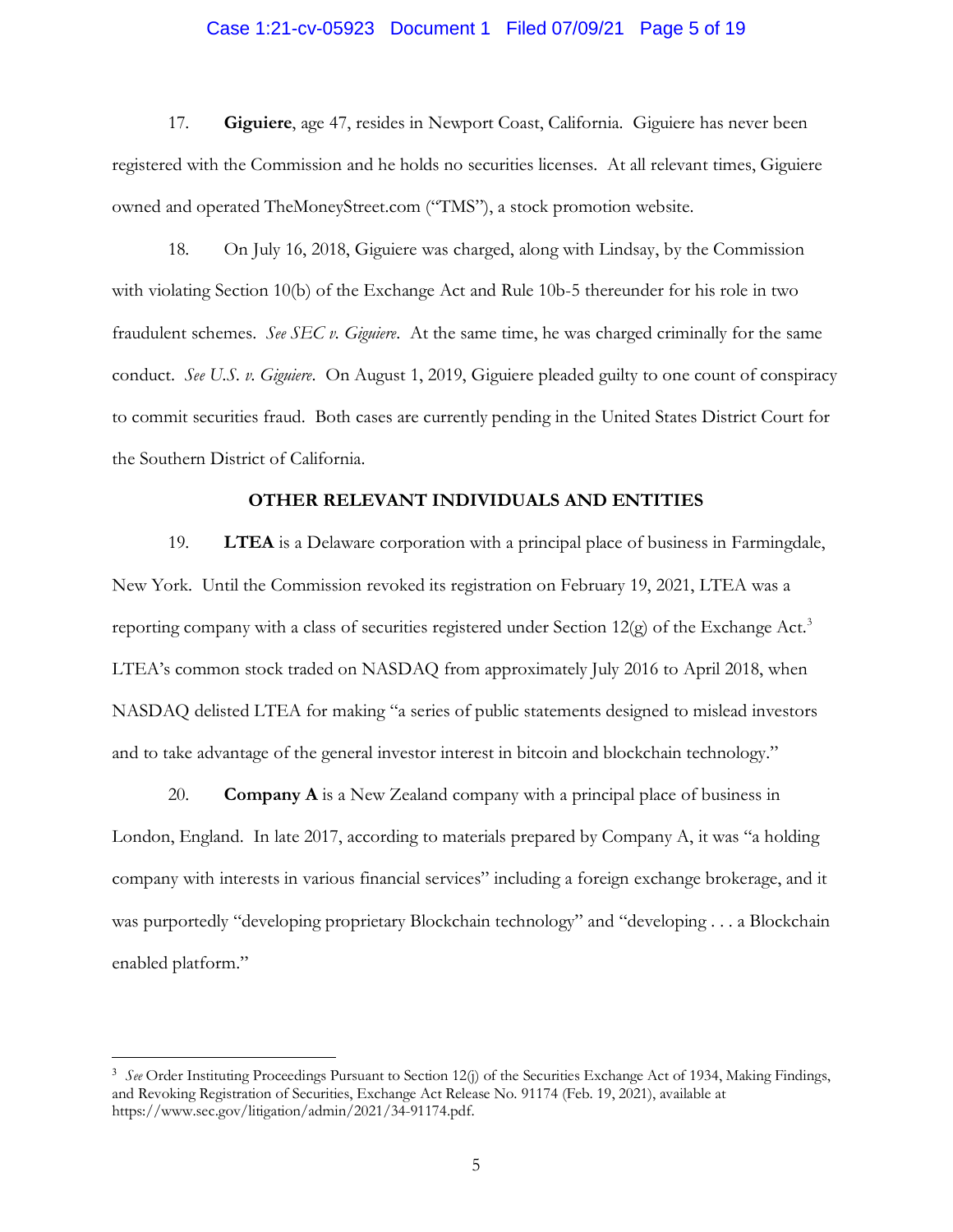### Case 1:21-cv-05923 Document 1 Filed 07/09/21 Page 6 of 19

 21. **Individual A**, age 55, resides in Carmel, California. At all relevant times, he was a microcap stock promoter who participated and, while acting as a confidential source to law enforcement, purported to participate in stock promotion schemes with Lindsay and Giguiere.

 22. **Individual B**, age 25, resides in New York, New York. He is Watson's son. Individual B has never been registered with the Commission and holds no securities licenses. At all relevant times, he was a consultant for Company A.

#### **FACTS**

#### **I. DEFENDANTS' RELATIONSHIP PRIOR TO THE ANNOUNCEMENT**

 23. Prior to, and concurrent with, the insider trading scheme alleged herein, Giguiere and Lindsay engaged in other fraudulent schemes together.

 24. As alleged in the Commission's complaint in *SEC v. Giguiere*, Giguiere and Lindsay engaged together in "pump-and-dump" schemes to defraud investors in microcap securities. 25. Specifically, in the fall of 2017, Giguiere and Lindsay received shares of Kelvin

 Medical, Inc. ("KVMD"), engaged in matched trades to increase the price of KVMD shares from \$0.00 to \$1.37, and caused KVMD to issue press releases in order to further increase the price of shares, intending to quickly sell their shares into the market.

 finding suitable public companies for reverse mergers, executing reverse mergers with the shell news releases and other promotional efforts. news releases and other promotional efforts.<br>27. Lindsay coordinated the new company's press releases and, at the same time, 26. In and around 2017, Lindsay's business model included organizing shell companies, companies, providing financing, and working with management on corporate development and

 accumulated the company's stock and arranged for stock promotion. Through this process, Lindsay profited from the sale of stock, frequently at the expense of unsuspecting retail investors.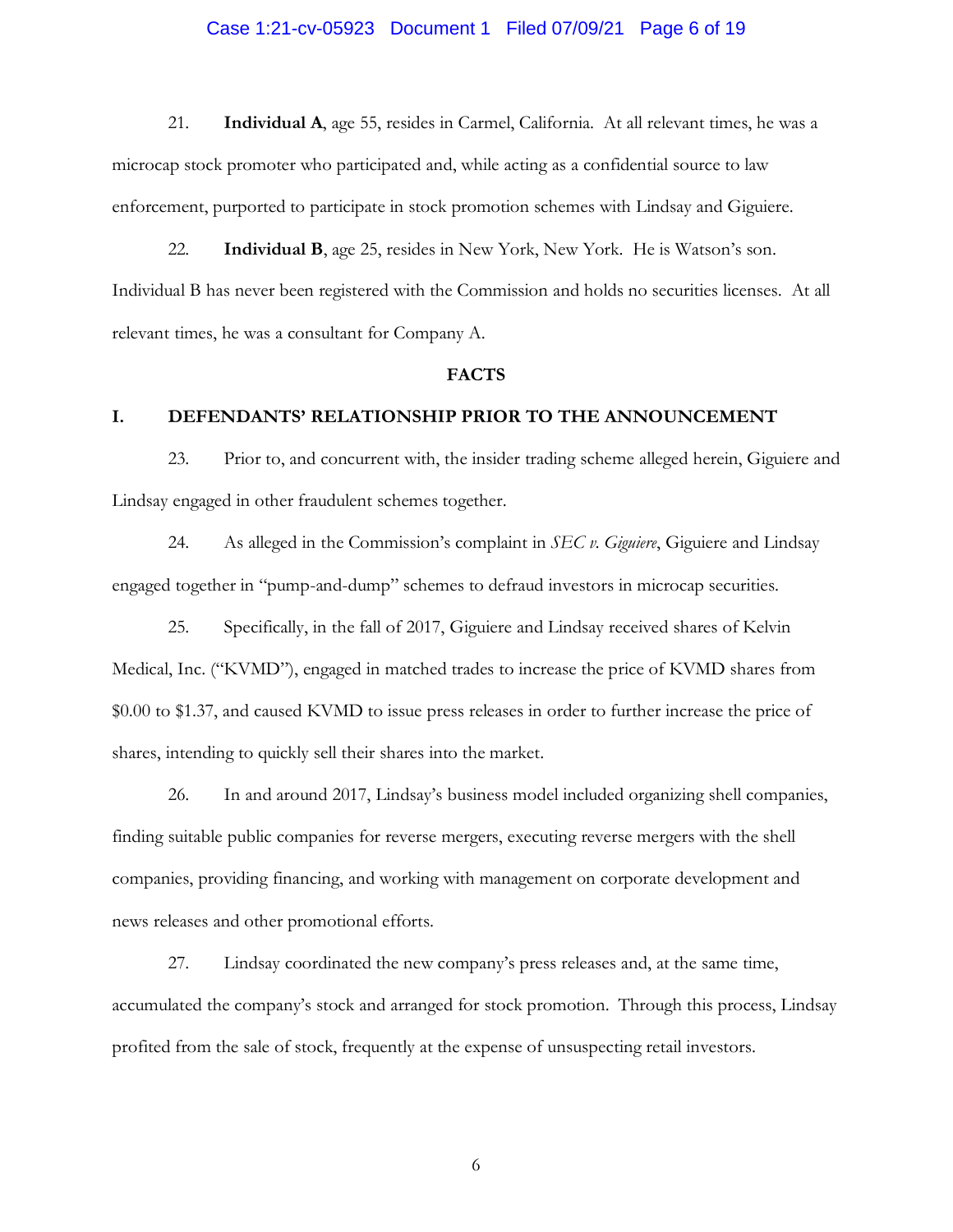### Case 1:21-cv-05923 Document 1 Filed 07/09/21 Page 7 of 19

28. Lindsay traveled frequently to manage and grow relationships in connection with these efforts.

 29. At all relevant times, Watson was a friend and business associate, and also a brokerage client, of Lindsay's.

 30. In November 2017, shortly before the trading at issue here, Lindsay and Watson met in Miami in person for dinner.

31. At around this time, Lindsay was an LTEA shareholder.

 using an encrypted call and messaging application. Among other things, they discussed Watson's 32. Throughout late 2017, Lindsay and Watson exchanged frequent messages and calls, plans for LTEA; the possibility of Company A, a company to which Watson had several ties, completing an initial public offering; and the promotion of another microcap issuer in which Watson held a controlling interest.

microcap industry to promote LTEA. microcap industry to promote LTEA. 34. Shortly thereafter, Lindsay introduced Watson to Giguiere for the purpose of 33. In or about September 2017, Watson sought to use Lindsay's connections within the

promoting LTEA on TMS.

35. Giguiere used the TMS website for stock promotion, including in connection with "pump and dump" schemes.

 because he was instructed to pause any promotional efforts during the period that LTEA was 36. Giguiere agreed to promote LTEA through TMS but did very little promotion considering and then preparing for its purported shift to blockchain technology.

37. Lindsay served as the conduit for communication between Watson and Giguiere.

 38. Giguiere was aware of Watson's and Lindsay's relationship, and understood Watson was an LTEA corporate insider. For example, on December 4, 2017, Lindsay told Giguiere, "Spoke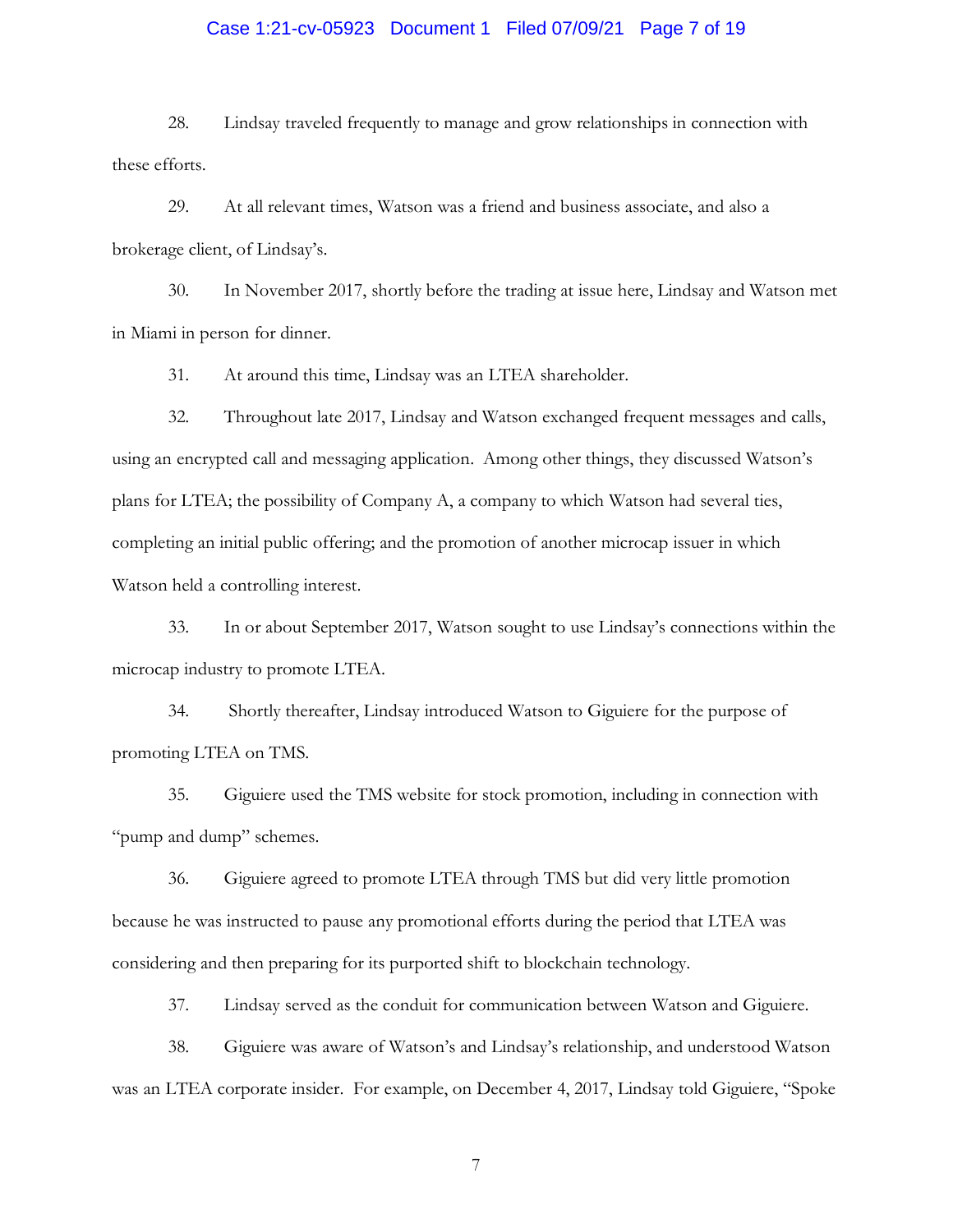### Case 1:21-cv-05923 Document 1 Filed 07/09/21 Page 8 of 19

 to Eric [Watson] this morning about canceling the spending on LTEA b/c company is in a quiet period right now b/c of S-1. Eric [Watson] put the deal together; he's a client of mine."

 39. Lindsay, Giguiere, and Individual A exchanged numerous phone calls and text their daily trading plans in various stocks. They also frequently discussed Lindsay's conversations with Watson regarding LTEA. They used the encrypted messaging application to conceal their messages during the period of October 2017 through December 2017. These three had a group text thread on an encrypted messaging application, labeled "Daily Updates," in which they discussed messages from governmental authorities.

# **II. WATSON PLANNED AND EXECUTED LTEA'S PURPORTED "PIVOT" TO BLOCKCHAIN**

 40. LTEA was formed in May 2015 through a merger between Long Island Brand Beverages and Cullen Agricultural Corp., a company owned and controlled by Watson.

41. Prior to the Announcement, LTEA was principally engaged in the production and distribution of premium, non-alcoholic, ready-to-drink beverages.

42. In September 2017, Watson controlled more than 30% of LTEA's common stock.

 43. At that time, Watson suggested to the Chairman of LTEA's Board of Directors that businesses, including blockchain-related ventures. the company shift its business from soft drink production to any of a number of possible other

to "pivot" from soft drink manufacture to blockchain-related business. to "pivot" from soft drink manufacture to blockchain-related business. 45. On December 4, 2017, LTEA met with Company A, which, according to Watson, 44. Watson continued his pitch and, by December 2017, he had convinced the company

was seeking to enter the blockchain space. Watson introduced Company A to LTEA.

 46. Watson had a number of ties to Company A at this time. Company A had been Watson's son, was a consultant for Company A. incorporated in New Zealand by a friend of Watson a few months earlier, and Individual B,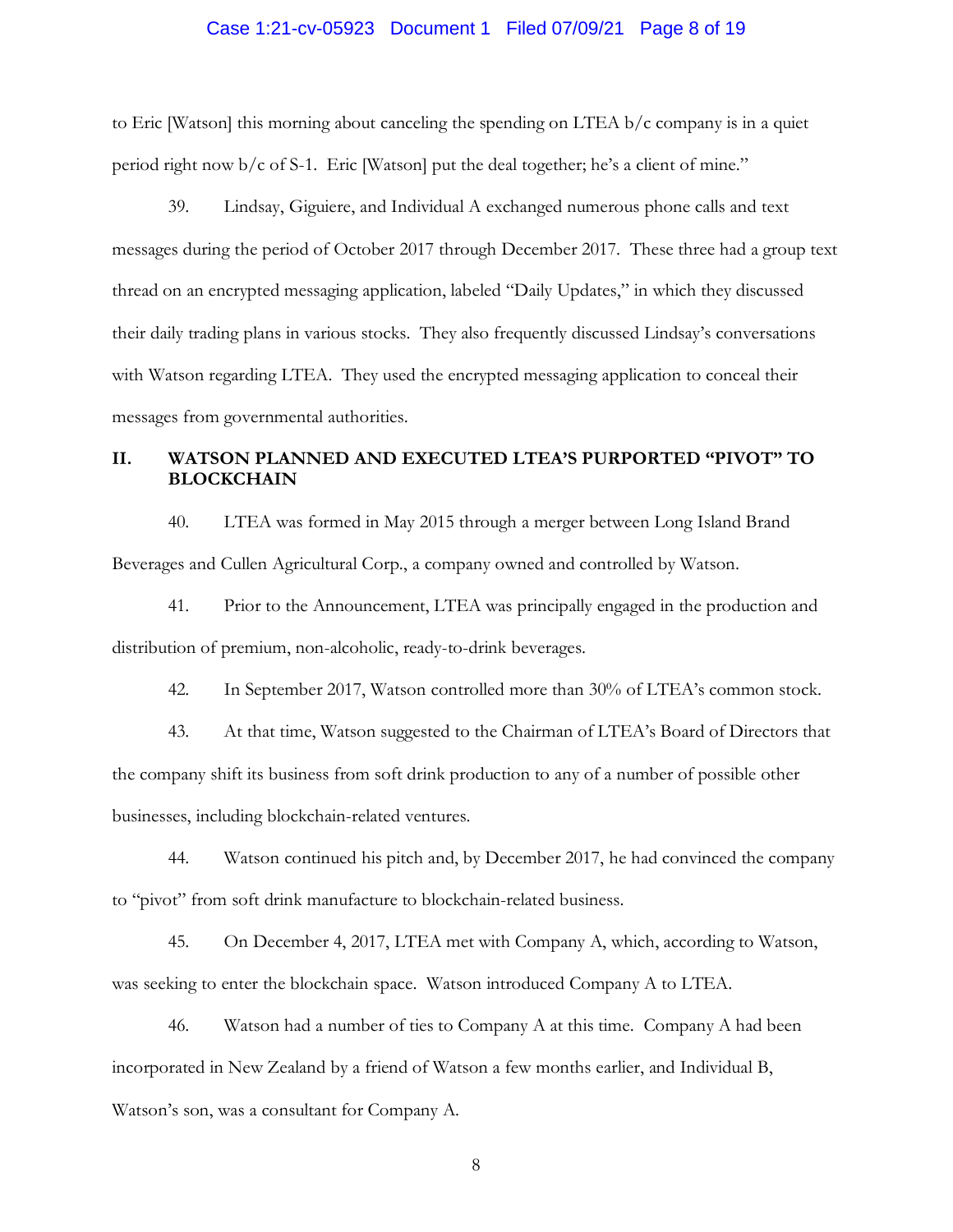# Case 1:21-cv-05923 Document 1 Filed 07/09/21 Page 9 of 19

 agreement. This agreement included a provision forbidding Company A from disclosing any engaging in securities transactions involving the securities of LTEA while in possession of confidential information. As of at least December 9, 2017, Watson was aware of the existence of 47. On December 5, 2017, Company A and LTEA entered into a confidentiality confidential information without the written consent of LTEA and forbidding Company A from this agreement between Company A and LTEA.

 LTEA should take to "[r]efocus . . . in the blockchain technology/digital asset markets" to two 48. On December 7, 2017, Individual B sent a written proposal outlining the steps LTEA board members, Watson, and others.

49. On the same day, LTEA purchased the domain name <www.longblockchain.com>.

50. On December 11, 2017, LTEA entered into a consulting agreement with an individual to assist in evaluating blockchain opportunities.

 information whether of a technical, business or other nature . . . that is or may be disclosed" by LTEA to Watson, including "all information concerning . . . product launches or offerings." Per without LTEA's prior written consent. He was further prohibited from engaging in "any transaction involving the securities of [LTEA] while in possession of any Confidential Information." 51. On December 18, 2017, LTEA and Watson entered into a Confidentiality Agreement governing Watson's treatment of LTEA's confidential information, including "all this Confidentiality Agreement, Watson was prohibited from disclosing any of LTEA's information

 52. On December 19, 2017, Watson and Individual B, Watson's son, met with LTEA to discuss Individual B's purported expertise in blockchain. On the same day, LTEA's Board of Directors approved changing the company's name to Long Blockchain Corp.

 53. On December 21, 2017, LTEA issued the Announcement, calling its shift to blockchain technology a "once-in-a-generation opportunity."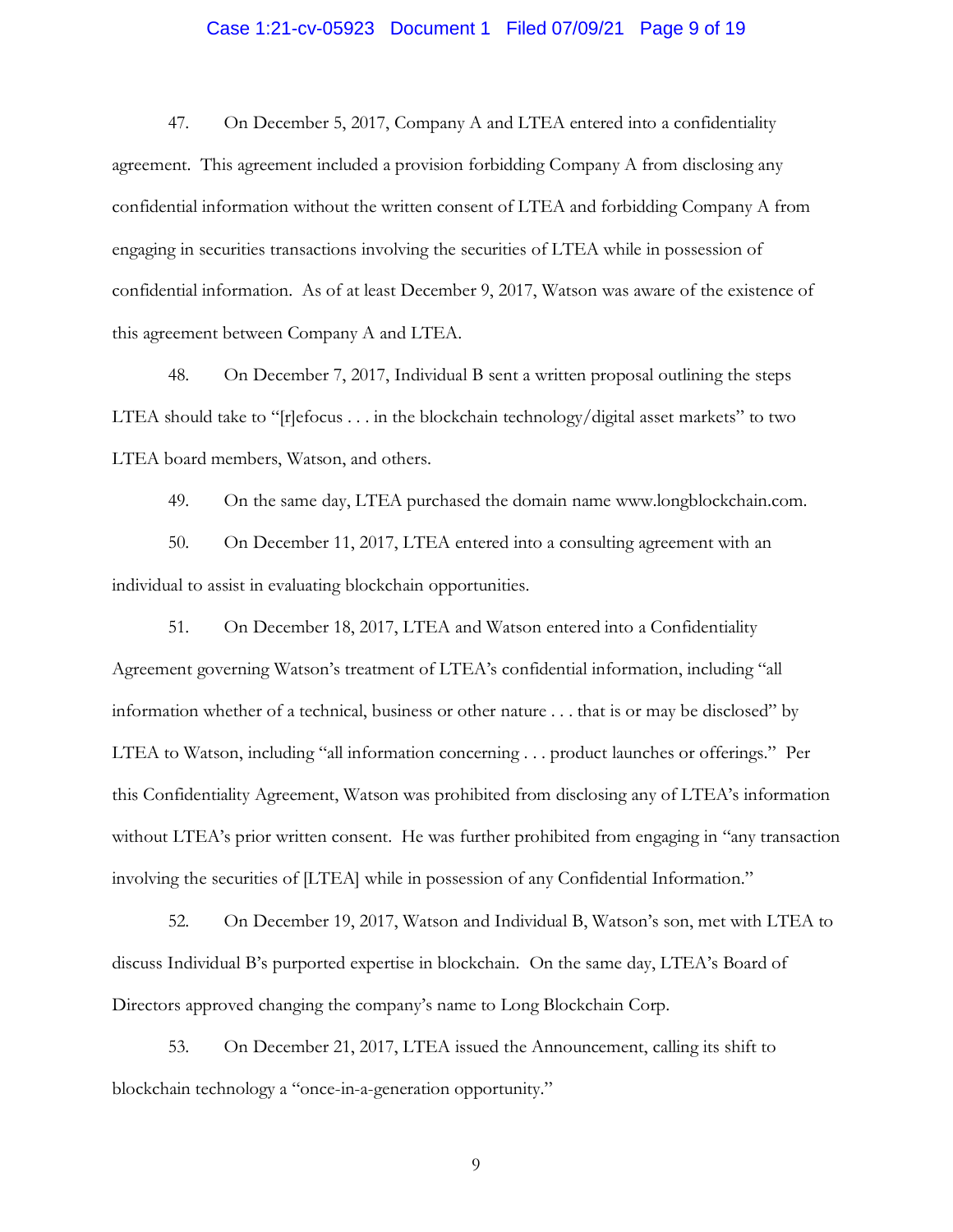# **III. WATSON OWED A DUTY TO LTEA AND ITS SHAREHOLDERS TO REFRAIN FROM USING LTEA'S INFORMATION FOR HIS PERSONAL BENEFIT**

 obligated him not to disclose or trade on LTEA's information for his personal benefit. 54. As a corporate insider and the controlling shareholder of LTEA, Watson had a fiduciary and other relationship of trust and confidence with LTEA and its shareholders that

 which forbade him from disclosing any of LTEA's confidential information without LTEA's prior written consent and from engaging in transactions involving LTEA's securities when in possession 55. In addition, Watson had a duty of trust and confidence not to disclose or trade on LTEA's information for his personal benefit based on his Confidentiality Agreement with LTEA, of LTEA's confidential information.

# **IV. WATSON TIPPED LINDSAY WITH MATERIAL NONPUBLIC INFORMATION REGARDING THE IMPENDING ANNOUNCEMENT, AND LINDSAY CONVEYED THIS INFORMATION TO GIGUIERE PRIOR TO THE ANNOUNCEMENT**

 56. Throughout the events leading up to the Announcement, Defendants continuously successful efforts to convince LTEA's management to shift its business from soft drink communicated about LTEA and its business prospects, including Watson's ongoing and ultimately manufacturing to blockchain technology.

 57. On December 4, 2017, the same day that LTEA met with Company A, the New Zealand company purportedly seeking to enter the blockchain space, Lindsay told Giguiere and Individual A that he had been "trying to reach the guy behind the deal on Long Island Iced Tea all weekend, and he finally called me back this morning." Lindsay later specified that the individual he spoke to that morning who was the source of Lindsay's information about LTEA was "Eric" [Watson], and again described Watson as "the guy who put the deal together."

 58. On the same day, Lindsay told Giguiere and Individual A that Watson told Lindsay that "[t]hey may announce an agreement with a blockchain deal." Lindsay, Giguiere, and Individual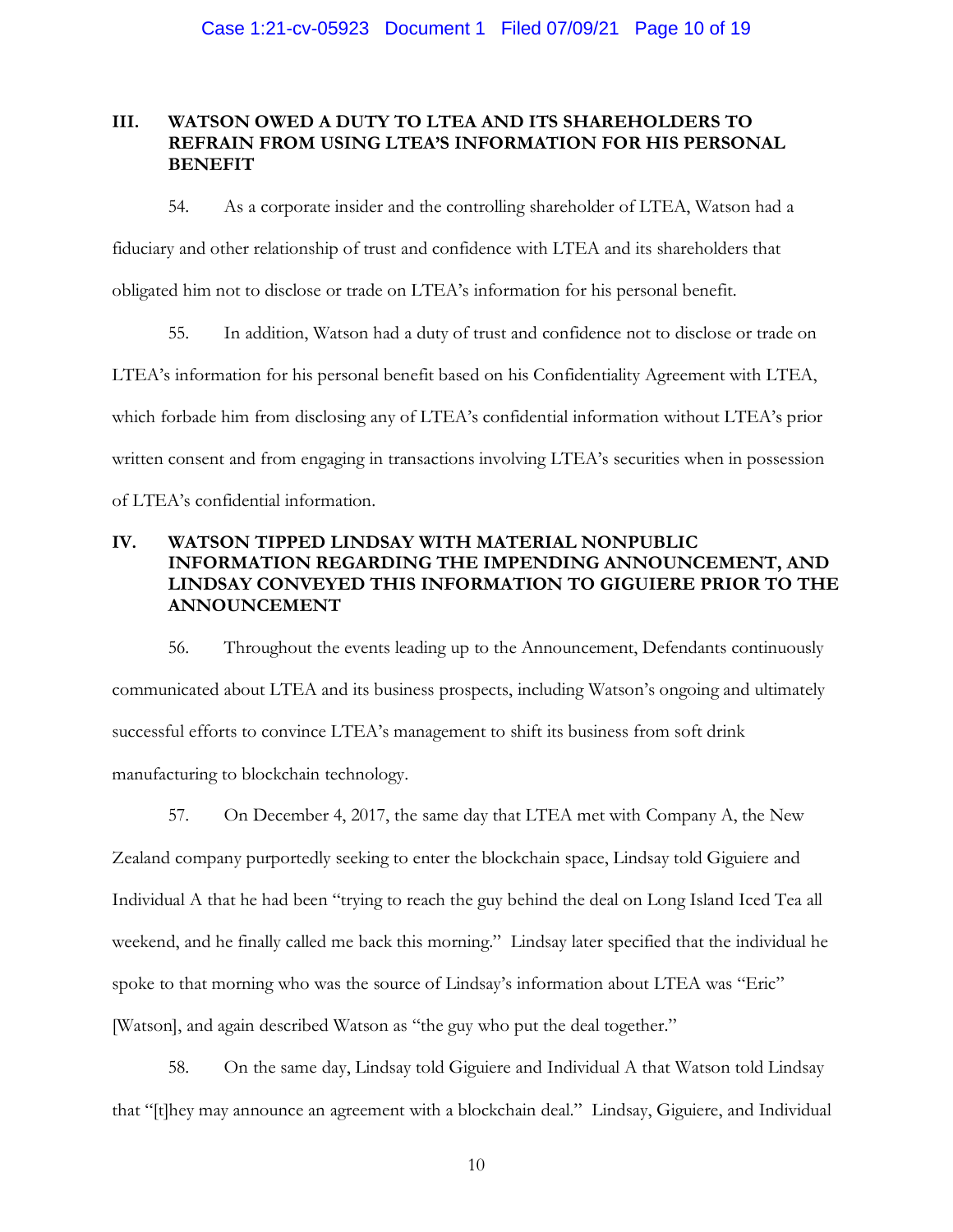### Case 1:21-cv-05923 Document 1 Filed 07/09/21 Page 11 of 19

A further discussed that, in light of this possible impending announcement, any "spend" on TMS's promotion of LTEA should be paused.

 59. On December 5, 2017, Lindsay called Individual A and informed him that LTEA planned to go through with the blockchain deal and planned to make an announcement to that effect the following week. Individual A told Lindsay that he would tell Giguiere that LTEA had decided to pursue the deal.

 60. Later that day, Individual A sent a message to Giguiere using an encrypted messaging application, copying Lindsay, and stating: "LTEA is going to move fed [sic] with block chain deal." 61. The next day, Lindsay, Giguiere, and Individual A chatted via an encrypted

The next day, Lindsay, Giguiere, and Individual A chatted via an encrypted messaging application about LTEA's strategy and focus on blockchain.

 62. On December 7, 2017, the same day that LTEA purchased a domain name reflecting its planned name change to "Long Blockchain Corp.," Lindsay sent to Giguiere, via encrypted email, a PowerPoint presentation regarding Company A.

 agreement to evaluate blockchain opportunities, Lindsay called Individual A and reported that stuff to materialize," and that Watson was continuing to work with the company to get the blockchain deal to "materialize." 63. On December 11, 2017, the same day that LTEA entered into a consulting Lindsay had spoken to Watson that day and requested an LTEA shareholder list, that Lindsay was considering "buy[ing] some more stock while it's down here, while were are waiting for this other

 blockchain deal to "materialize." 64. Lindsay explained to Individual A that he had requested the LTEA shareholder list because it would prove Watson had control over the LTEA, which would make Lindsay more confident about the merits of purchasing additional LTEA shares. Later in the call, Lindsay confirmed that he had received the shareholder list from Watson.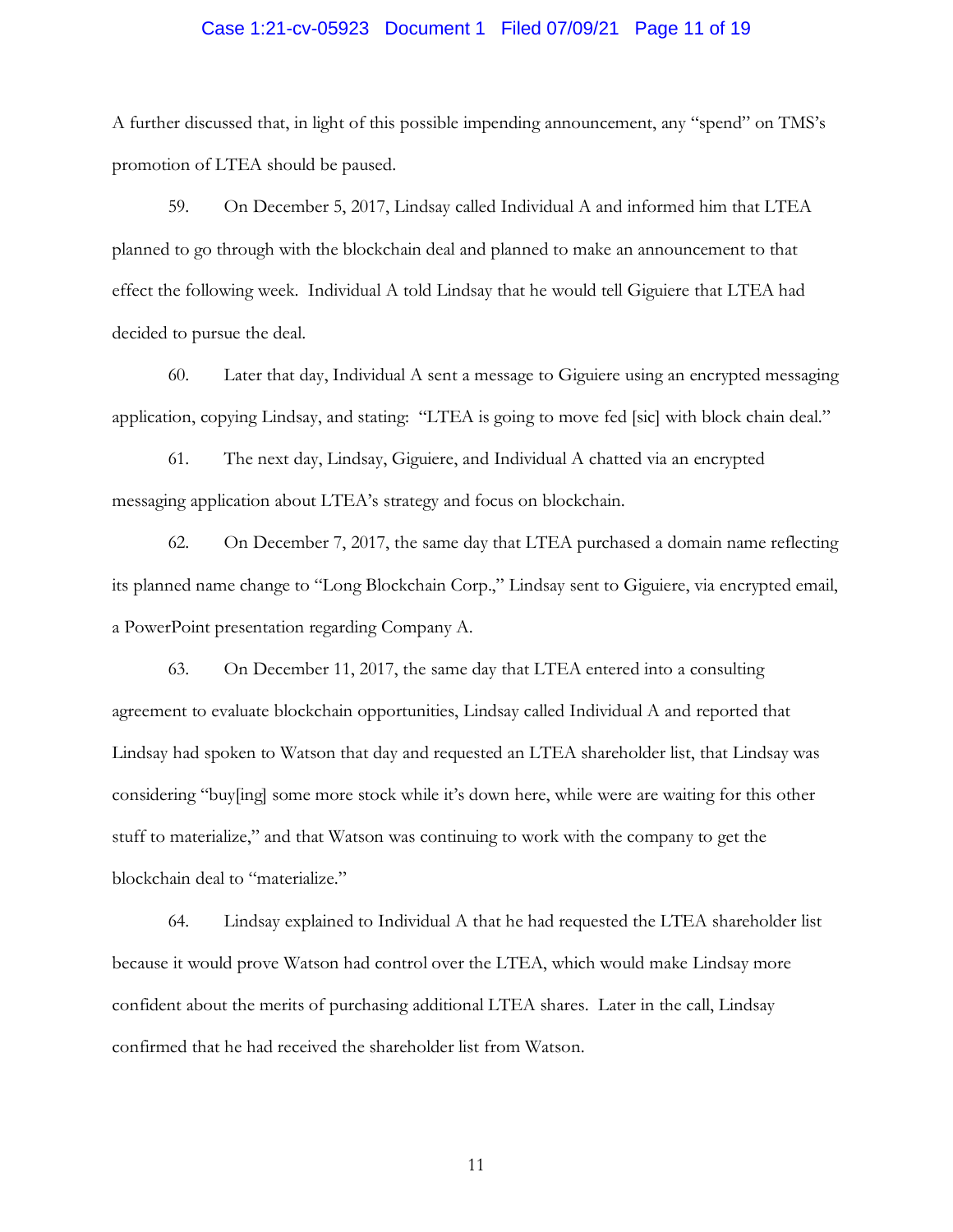# Case 1:21-cv-05923 Document 1 Filed 07/09/21 Page 12 of 19

 Blockchain Strategy Deck [Initials of Individual B]" via an encrypted messaging application. Lindsay forwarded this slide deck to an acquaintance who was a microcap stock promoter unaffiliated with 65. On December 16, 2017, Watson sent Lindsay a slide deck called "[Company A] Giguiere or TMS.

 66. The following day, Watson messaged Lindsay, expressing his confidence that LTEA BC." was going forward with his proposed "pivot" to blockchain technology, stating that "Tea WILL be

67. On December 18, 2017, Watson entered into the Confidentiality Agreement, which, among other things, prohibited him from sharing any information he acquired from LTEA without LTEA's prior written consent. Watson never received any written consent from LTEA to share its information with Lindsay.

the Announcement with Lindsay. 68. Starting the next day, December 19, 2017, Watson began sharing various drafts of

 "Long Island Iced Tea Corp. Changing Name to [Long BlockChain Corp.], Shifts Strategic investment into opportunities that leverage the benefits of blockchain technology." 69. At approximately 8:00 p.m. on December 19, 2017, Watson sent to Lindsay via encrypted messaging application a draft of the Announcement entitled (with brackets in original), Direction Towards Opportunities in Blockchain Technologies." This draft Announcement explained that that "[t]he primary focus of the Company will now be the exploration of and

 messaging application, a revised draft version of the Announcement. A few hours later, Lindsay forwarded, via encrypted messaging application, this draft version to a colleague with whom he 70. Just before midnight on December 19, 2017, Watson sent to Lindsay, via encrypted worked.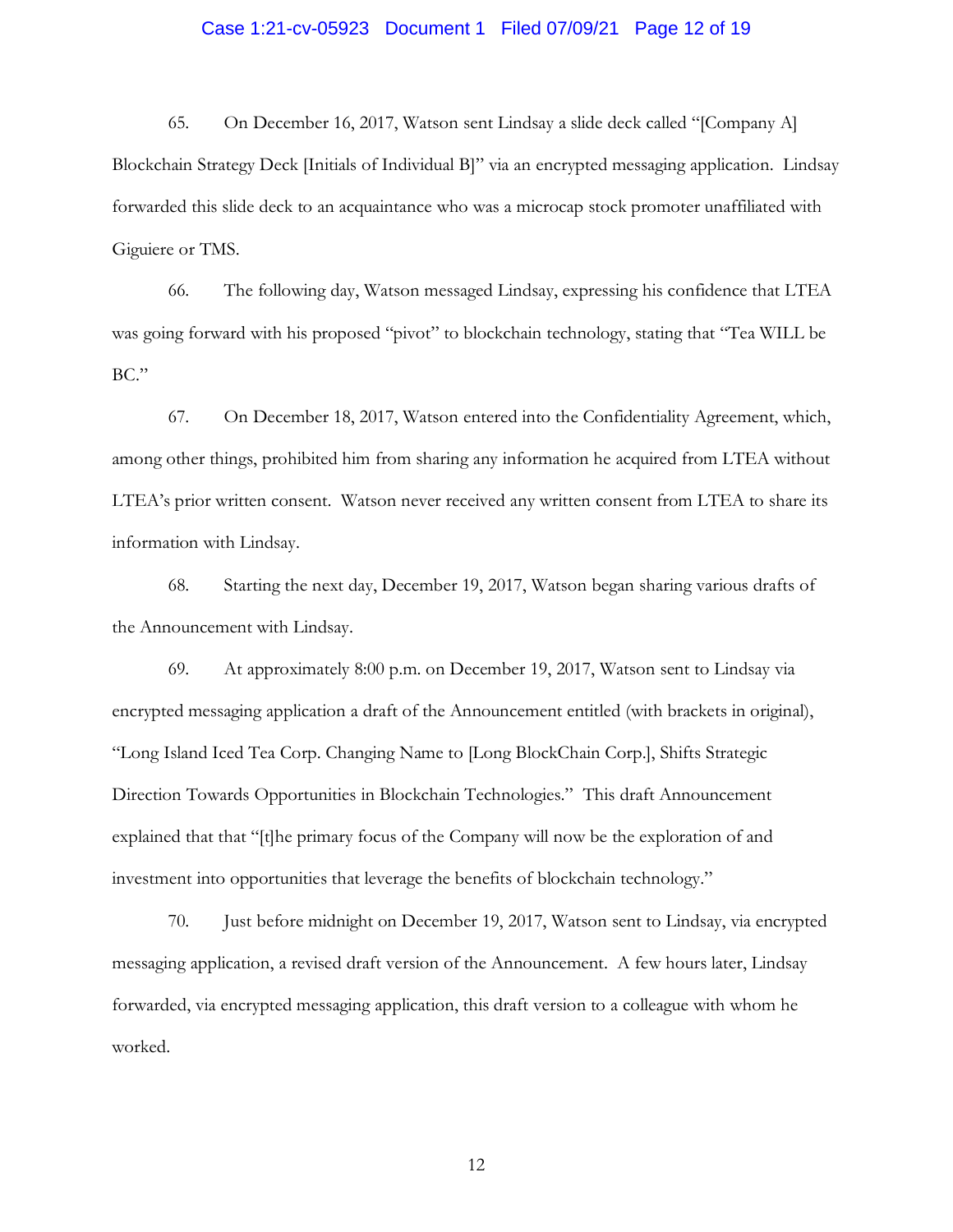# Case 1:21-cv-05923 Document 1 Filed 07/09/21 Page 13 of 19

 71. On the morning of the following day, December 20, 2017, Individual B, Watson's son, sent the final draft version of the Announcement to Watson. This version of the Announcement was the one ultimately issued the next day.

72. Watson thereafter sent the final version of the Announcement to Lindsay via encrypted messaging application, and wrote "Smiling?"

73. Lindsay replied to Watson: "Laughing . . . good job getting that done." Watson then replied: "When the market sees the [Company A] deal we may have a \$50 stock." LTEA's closing price on that day was \$2.44.

 20, 2017, Lindsay sent it via encrypted messaging application to Giguiere and Individual A. By this time, Lindsay had been telling Giguiere and Individual A for weeks that LTEA would announce its 74. After receiving the final version of the Announcement from Watson on December "pivot" to the blockchain business and expected that the recipients of this material nonpublic information would use it to trade with the expectation that the Announcement would cause a spike in LTEA's share price.

75. On the same day, Lindsay sent a message via encrypted messaging application to approximately six individuals that "LTEA is coming back."

 76. Giguiere read the Announcement he received from Lindsay, commenting to Lindsay and Individual A that they would need to be "mindful" regarding TMS's promotion of LTEA because "the regulators are scrutinizing Block an[d] Crypto deals that are being promoted right now."

 day, and Lindsay replied: "Should be now . . . Or post market . . . I guess we will know shortly." A 77. Giguiere then asked Lindsay whether LTEA was making the Announcement that couple of hours later, Lindsay updated Giguiere on the timing of the Announcement, stating: "He's working on releasing . . . With legal."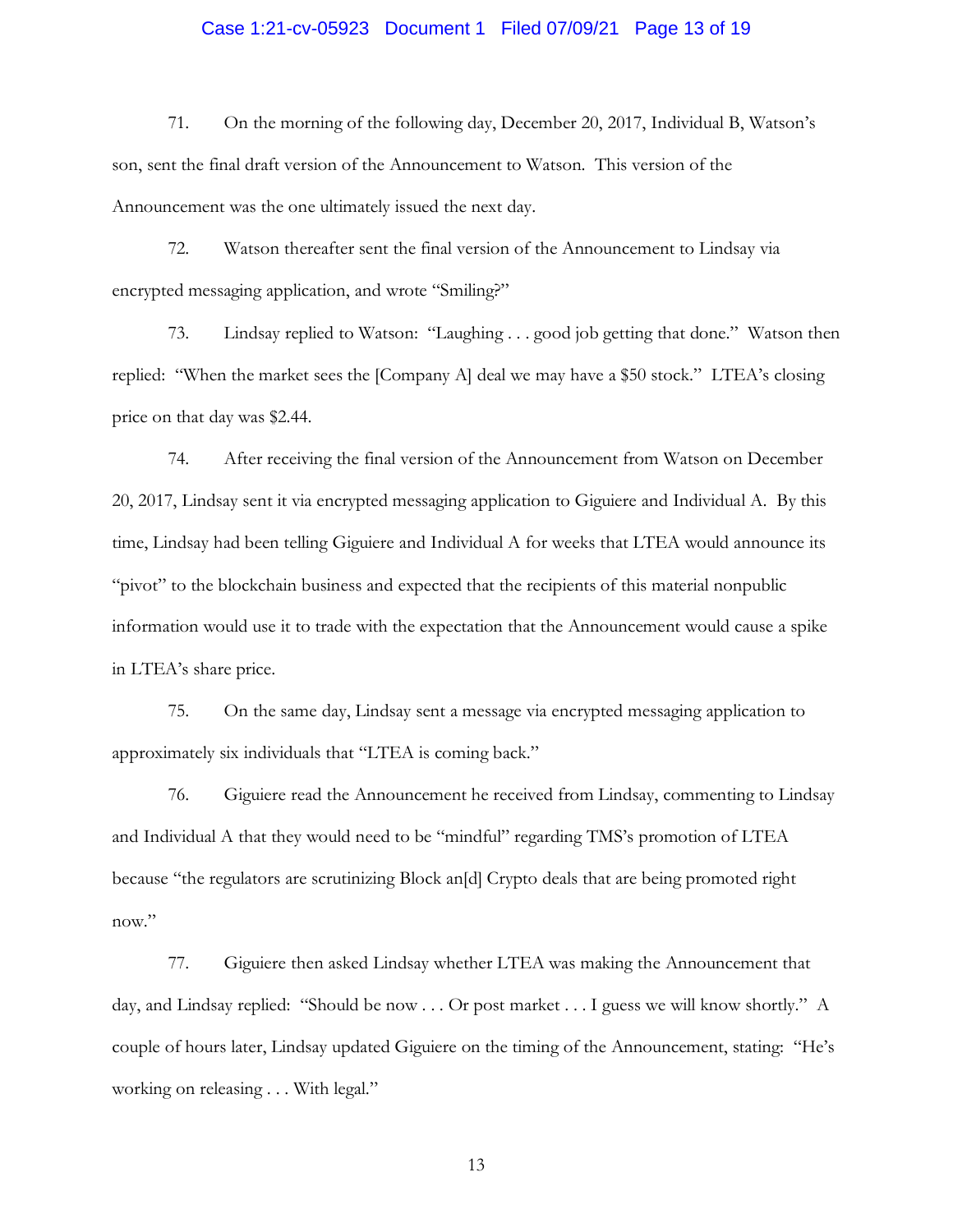### Case 1:21-cv-05923 Document 1 Filed 07/09/21 Page 14 of 19

78. Within hours of receiving Lindsay's message, Giguiere placed two market orders to buy a total of 35,000 LTEA shares, which were executed at an average cost of \$2.42 per share.

### **V. LTEA MADE THE ANNOUNCEMENT AND GIGUIERE REAPED ILLEGAL PROFITS**

 79. On December 21, 2017, at 8:32 am, LTEA issued the Announcement, stating that it was "shifting its primary corporate focus toward the exploration of and investment in opportunities that leverage the benefits of blockchain technology," and that, in connection with this purported strategic shift, LTEA was changing its name to Long Blockchain Corp.

 80. As a result of the Announcement, LTEA's trading volume and share price skyrocketed. LTEA's trading volume that day was over 15 million shares, whereas its historical average volume was about 125,000 shares. LTEA's closing price per share that day was \$6.91, an increase of \$4.47, or approximately 183%, from the previous day's closing price of \$2.44.

 81. Less than two hours after the Announcement, Giguiere sold the 35,000 shares of LTEA he had purchased the previous day, realizing \$162,500 in illicit profits. On the same day, Lindsay's business associate asked Lindsay via an encrypted chat message why Lindsay did not tell him to buy LTEA prior to the Announcement. Lindsay replied: "I think I told everyone."

# **VI. WATSON, LINDSAY, AND GIGUIERE VIOLATED THE FEDERAL SECURITIES LAWS**

### **A. THE INFORMATION REGARDING LTEA'S IMPENDING ANNOUNCEMENT WAS MATERIAL AND NONPUBLIC**

 82. The information that Watson tipped Lindsay, and that Lindsay then shared with purchase or sell LTEA securities. Giguiere, regarding LTEA's impending Announcement was material because there is a substantial likelihood a reasonable investor would consider the information important in deciding whether to purchase or sell LTEA securities.<br> 14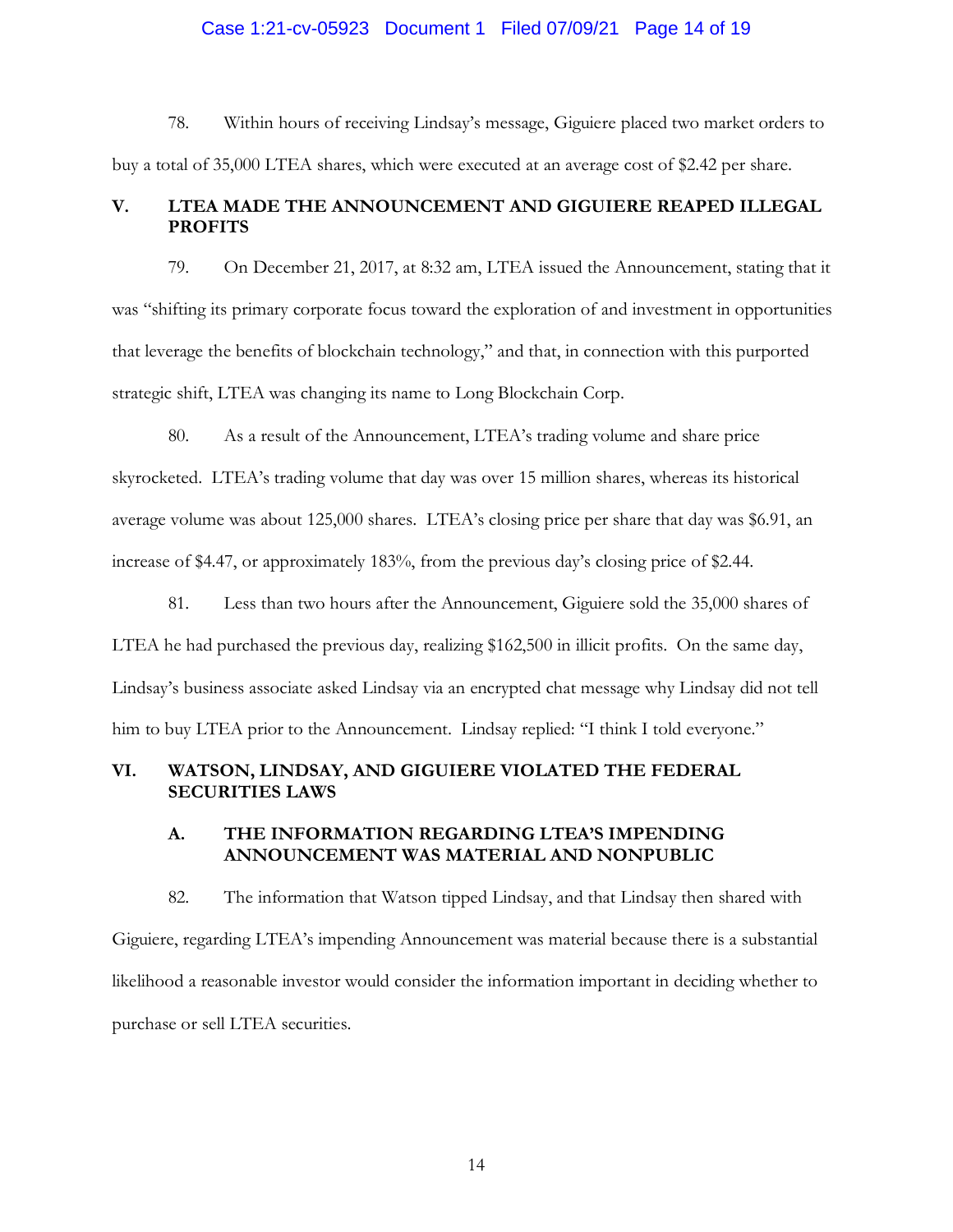### Case 1:21-cv-05923 Document 1 Filed 07/09/21 Page 15 of 19

 83. The information that Watson tipped Lindsay, and that Lindsay then shared with Giguiere, regarding LTEA's impending Announcement was nonpublic because, prior to the Announcement, it was not broadly disseminated generally to the investing public.

 by, among other things, the dramatic increase in LTEA's trading volume and share price immediately following the Announcement. 84. That a reasonable investor would consider the information Watson tipped to be material—and that prior to the Announcement, the information was nonpublic—is demonstrated

### **B. WATSON VIOLATED THE FEDERAL SECURITIES LAWS BY TIPPING LINDSAY WITH MATERIAL NONPUBLIC INFORMATION**

85. By tipping Lindsay with material nonpublic information regarding LTEA's impending Announcement, Watson breached the duty he owed LTEA and its shareholders as a corporate insider and controlling shareholder and as a signatory to the Confidentiality Agreement.

 personal benefit by making a gift of confidential information to his friend Lindsay. 86. Watson obtained a personal benefit from tipping Lindsay, including a pecuniary gain or a reputational benefit that will translate into future earnings. For example, Lindsay had located and was liaising with a promotor for LTEA securities at Watson's request. Watson also obtained a

 87. Watson knew, consciously avoided knowing, or was reckless in not knowing that the and nonpublic. Indeed, it was Watson who had such a powerful sway over LTEA that he was able information regarding LTEA's impending Announcement that he tipped to Lindsay was material to execute his plan to cause the company to change its entire business line from soft drink production to blockchain technology, and he appreciated the magnitude of such a change.

88. Watson also knew, consciously avoided knowing, or was reckless in not knowing that trading in LTEA's securities would result from his disclosure of information regarding LTEA's impending Announcement.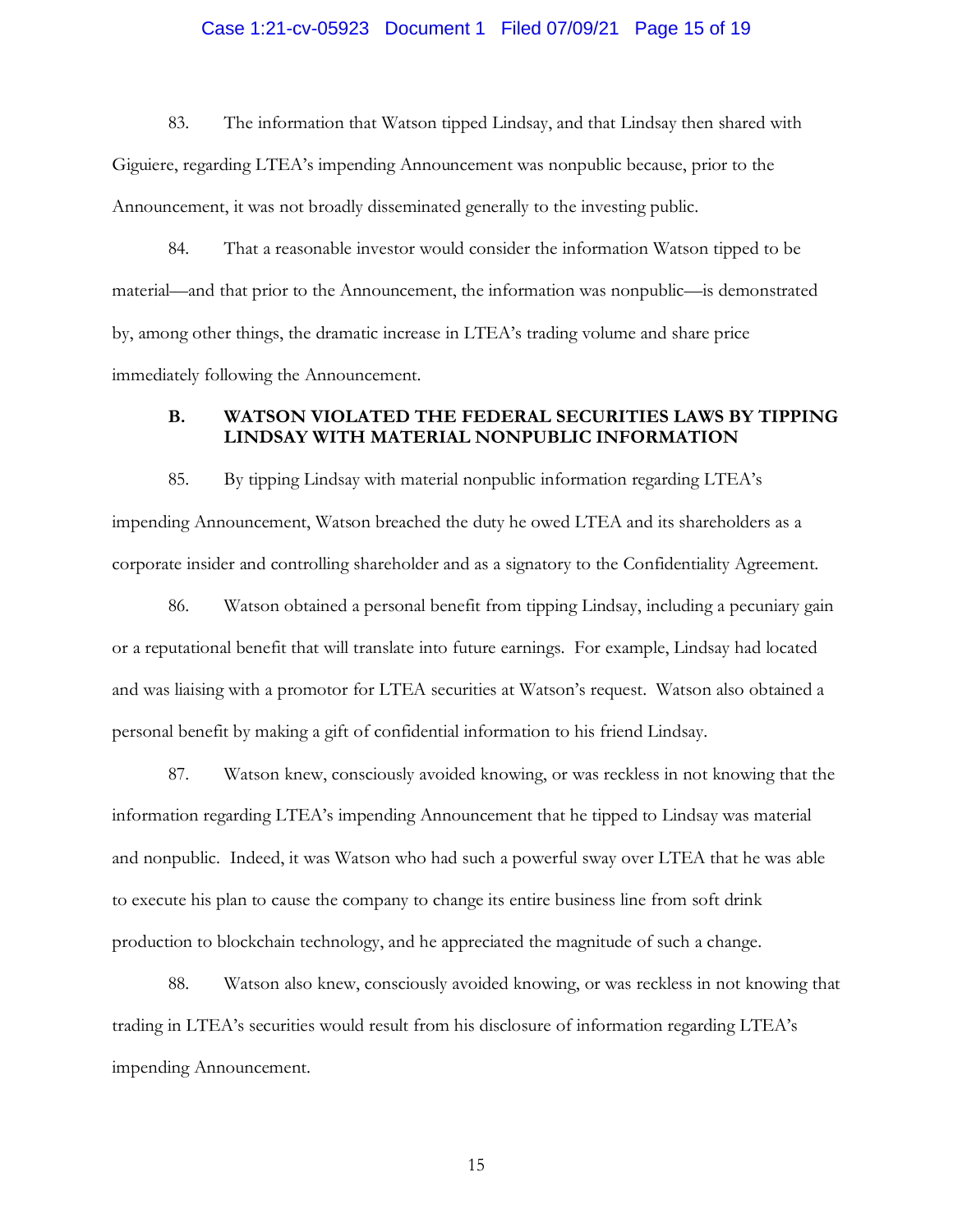# **C. LINDSAY VIOLATED THE FEDERAL SECURITIES LAWS BY SHARING THIS INFORMATION WITH GIGUIERE**

 have known that the information had been divulged to him in breach of a duty of trust and confidence for personal benefit Lindsay was aware of Watson's role at LTEA, and was of course aware of his business and social relationship with Watson. Lindsay's communications with Giguiere also show Lindsay's awareness of the information's confidential nature. 89. Lindsay knew, consciously avoided knowing, was reckless in not knowing, or should

 also show Lindsay's awareness of the information's confidential nature. 90. Lindsay disclosed information regarding LTEA's impending Announcement to that this information was material and nonpublic. Lindsay's communications with Watson and Giguiere show Lindsay's awareness of the information's sensitive nature. Giguiere, despite Lindsay knowing, consciously avoiding knowing, or being reckless in not knowing

# **TRADING ON THE BASIS OF MATERIAL NONPUBLIC D. GIGUIERE VIOLATED THE FEDERAL SECURITIES LAWS BY INFORMATION**

 confidence for personal benefit. Giguiere understood from Lindsay that the identity of the source of the information was Watson, that Watson was an LTEA corporate insider, and the nature of Giguiere also knew that Watson and Lindsay were friends. 91. Giguiere knew, consciously avoided knowing, was reckless in not knowing, or should have known that the information he received had been divulged in breach of a duty of trust and Lindsay's and Watson's professional and personal relationship. Indeed, Giguiere was aware that Watson and Lindsay were business associates, and specifically that Lindsay wanted to help Watson achieve pecuniary and reputational benefits through Giguiere's help in promoting LTEA on TMS, Giguiere's stock promotion website, and through Giguiere's connections in the microcap industry.

 92. Giguiere traded on the basis of the information regarding LTEA's impending Announcement, despite knowing, consciously avoiding knowing, or being reckless in not knowing that this information was material and nonpublic. Among other things, the size, nature, and timing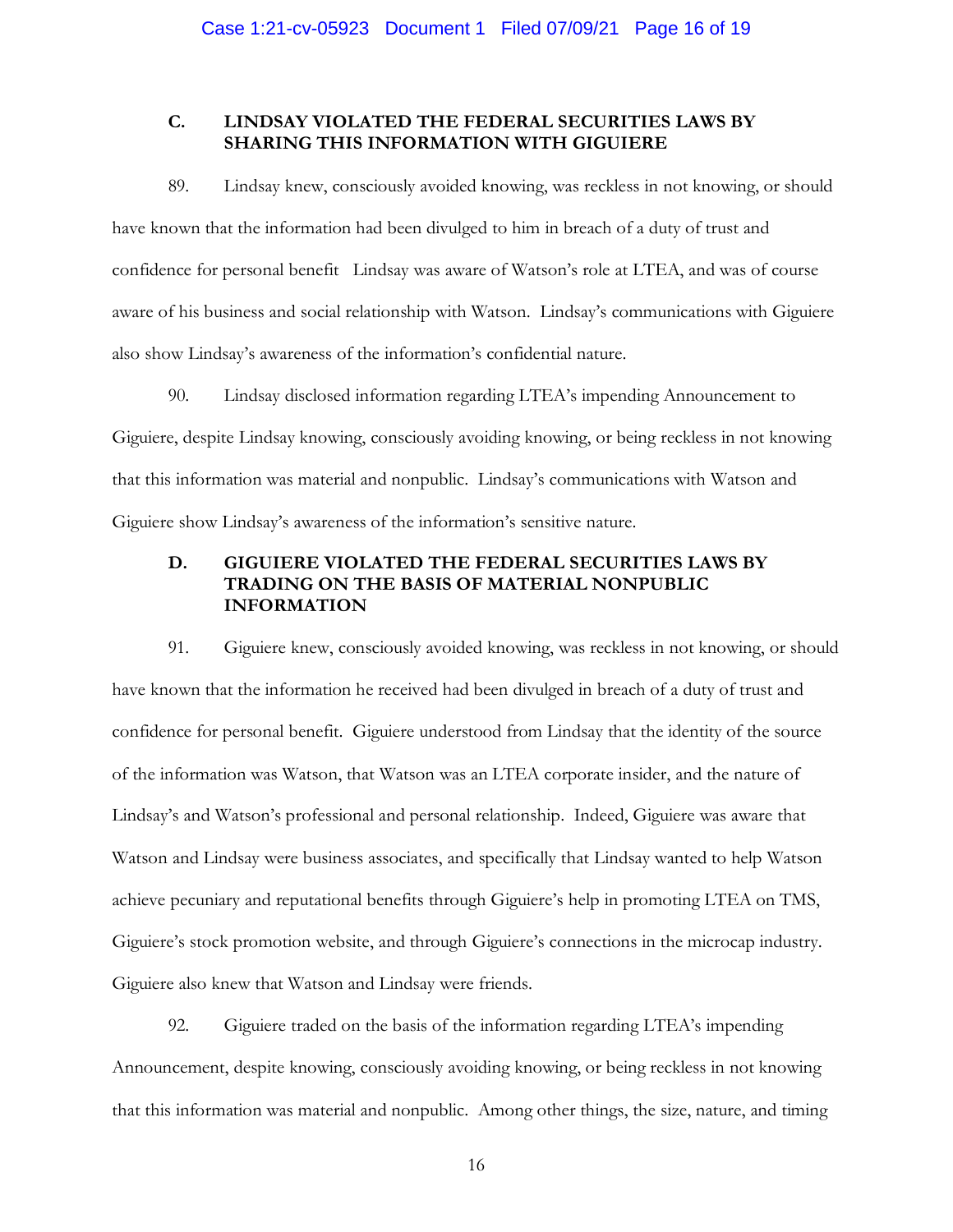# Case 1:21-cv-05923 Document 1 Filed 07/09/21 Page 17 of 19

 nonpublic nature. of Giguiere's purchases of LTEA's shares after Lindsay disclosed to him information about the impending Announcement demonstrate Giguiere's awareness of that information's material and

# **CLAIM FOR RELIEF Violations of Exchange Act Section 10(b) and Rule 10b-5 Thereunder (All Defendants)**

 paragraphs 1 through 92. 93. The Commission re-alleges and incorporates by reference here the allegations in

 purchase or sale of securities and by the use of means or instrumentalities of interstate commerce, or material fact or omitted to state one or more material facts necessary in order to make the (iii) engaged in one or more acts, practices, or courses of business which operated or would operate 94. Defendants, directly or indirectly, singly or in concert, in connection with the the mails, or the facilities of a national securities exchange, knowingly or recklessly have (i) employed one or more devices, schemes, or artifices to defraud, (ii) made one or more untrue statements of a statements made, in light of the circumstances under which they were made, not misleading, and/or as a fraud or deceit upon other persons.

 and Rule 10b-5 thereunder [17 C.F.R. § 240.10b-5]. 95. By reason of the foregoing, Defendants, directly or indirectly, singly or in concert, have violated and, unless enjoined, will again violate Exchange Act Section 10(b) [15 U.S.C. § 78j(b)]

#### **PRAYER FOR RELIEF**

WHEREFORE, the Commission respectfully requests that the Court enter a Final Judgment:

**I.** 

Permanently enjoining Defendants and their agents, servants, employees and attorneys and all persons in active concert or participation with any of them from violating, directly or indirectly,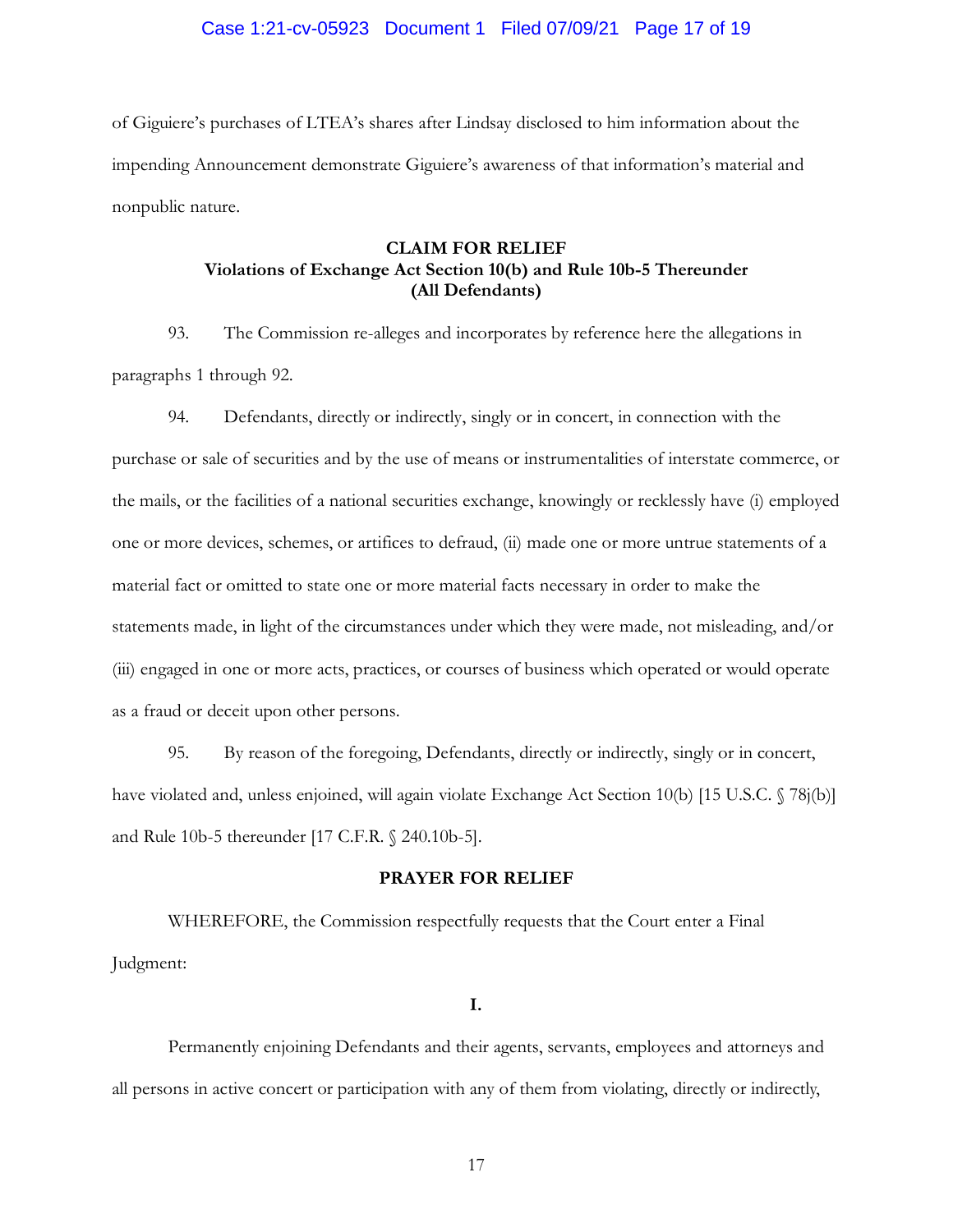### Case 1:21-cv-05923 Document 1 Filed 07/09/21 Page 18 of 19

Section 10(b) of the Exchange Act [15 U.S.C. § 78j(b)] and Rules 10b-5 thereunder [17 C.F.R. § 240.10b-5].

#### **II.**

 pre-judgment interest thereon, pursuant to Sections 21(d)(5) and 21(d)(7) of the Exchange Act [15 Ordering Defendants to disgorge all ill-gotten gains they received directly or indirectly, with U.S.C. §§ 78u(d)(5), 78u(d)(7)];

#### **III.**

 Ordering Defendants to pay civil monetary penalties under Section 21A of the Exchange Act [15 U.S.C. § 78u-1];

### **IV.**

Permanently prohibiting Watson from serving as an officer or director of any company that

has a class of securities registered under Exchange Act Section 12 [15 U.S.C. § 78l] or that is

required to file reports under Exchange Act Section 15(d) [15 U.S.C. § 78o(d)], pursuant to

Exchange Act Section 21(d)(2) [15 U.S.C. § 78u(d)(2)]; and

### **V.**

Granting any other and further relief this Court may deem just and proper.

 July 9, 2021 Dated: New York, New York

> /s/ Richard R. Best\_\_\_\_\_\_\_\_\_\_ RICHARD R. BEST REGIONAL DIRECTOR Sanjay Wadhwa Sheldon L. Pollock John O. Enright Mark R. Sylvester Lindsay S. Moilanen Attorneys for Plaintiff SECURITIES AND EXCHANGE COMMISSION New York Regional Office Brookfield Place